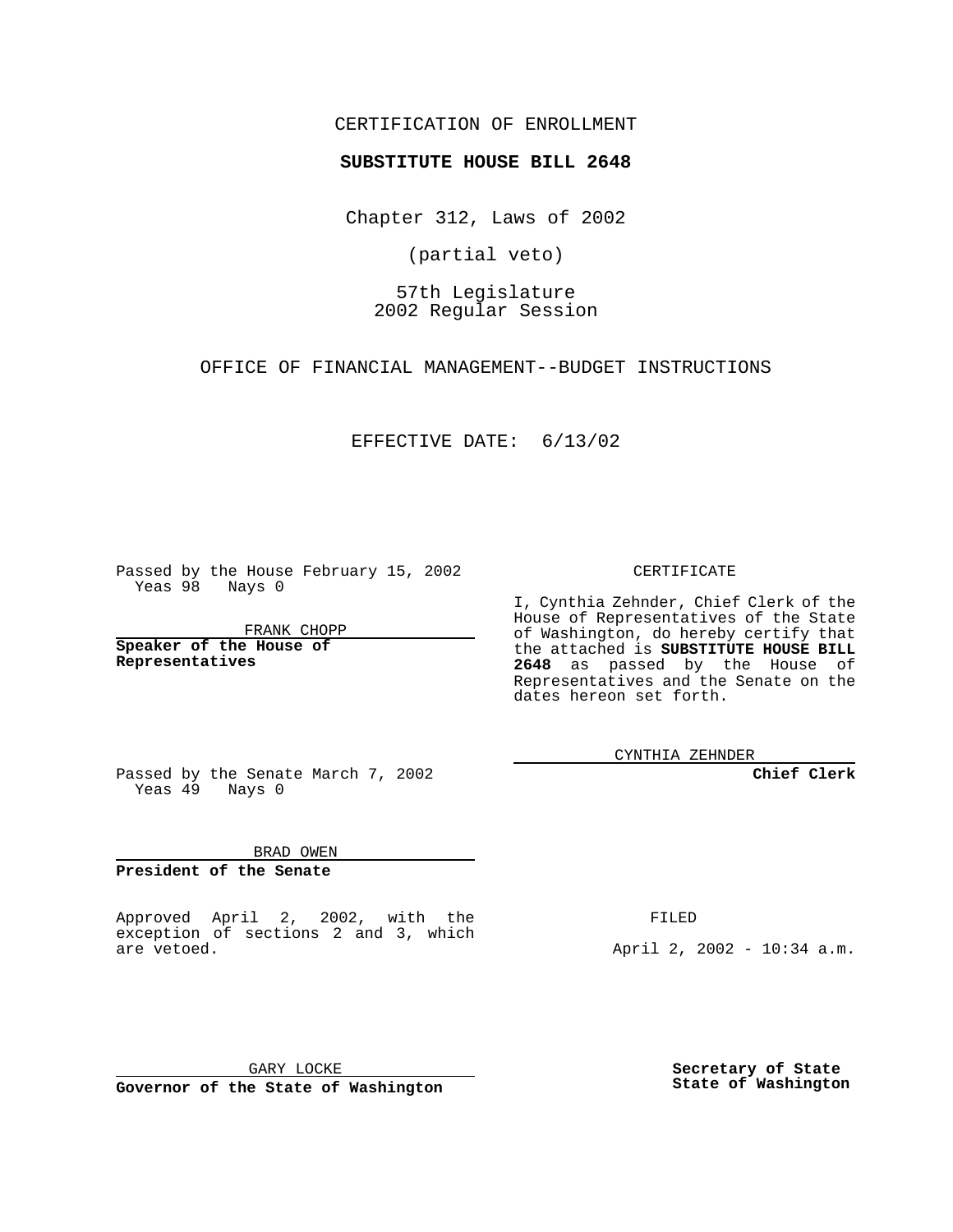## **SUBSTITUTE HOUSE BILL 2648** \_\_\_\_\_\_\_\_\_\_\_\_\_\_\_\_\_\_\_\_\_\_\_\_\_\_\_\_\_\_\_\_\_\_\_\_\_\_\_\_\_\_\_\_\_\_\_

\_\_\_\_\_\_\_\_\_\_\_\_\_\_\_\_\_\_\_\_\_\_\_\_\_\_\_\_\_\_\_\_\_\_\_\_\_\_\_\_\_\_\_\_\_\_\_

Passed Legislature - 2002 Regular Session

## **State of Washington 57th Legislature 2002 Regular Session**

**By** House Committee on Capital Budget (originally sponsored by Representatives Murray, Esser, Reardon and McIntire)

Read first time 02/12/2002. Referred to Committee on .

 AN ACT Relating to the office of financial management; amending RCW 43.88.030; adding a new section to chapter 43.88 RCW; and adding a new section to chapter 43.88A RCW.

BE IT ENACTED BY THE LEGISLATURE OF THE STATE OF WASHINGTON:

 NEW SECTION. **Sec. 1.** A new section is added to chapter 43.88 RCW to read as follows:

 (1) The office of financial management must include in its capital budget instructions, beginning with its instructions for the 2003-05 capital budget, a request for "yes" or "no" answers for the following additional informational questions from capital budget applicants for all proposed major capital construction projects valued over five million dollars and required to complete a predesign:

 (a) For proposed capital projects identified in this subsection that are located in or serving city or county planning under RCW 36.70A.040:

 (i) Whether the proposed capital project is identified in the host city or county comprehensive plan, including the capital facility plan, and implementing rules adopted under chapter 36.70A RCW;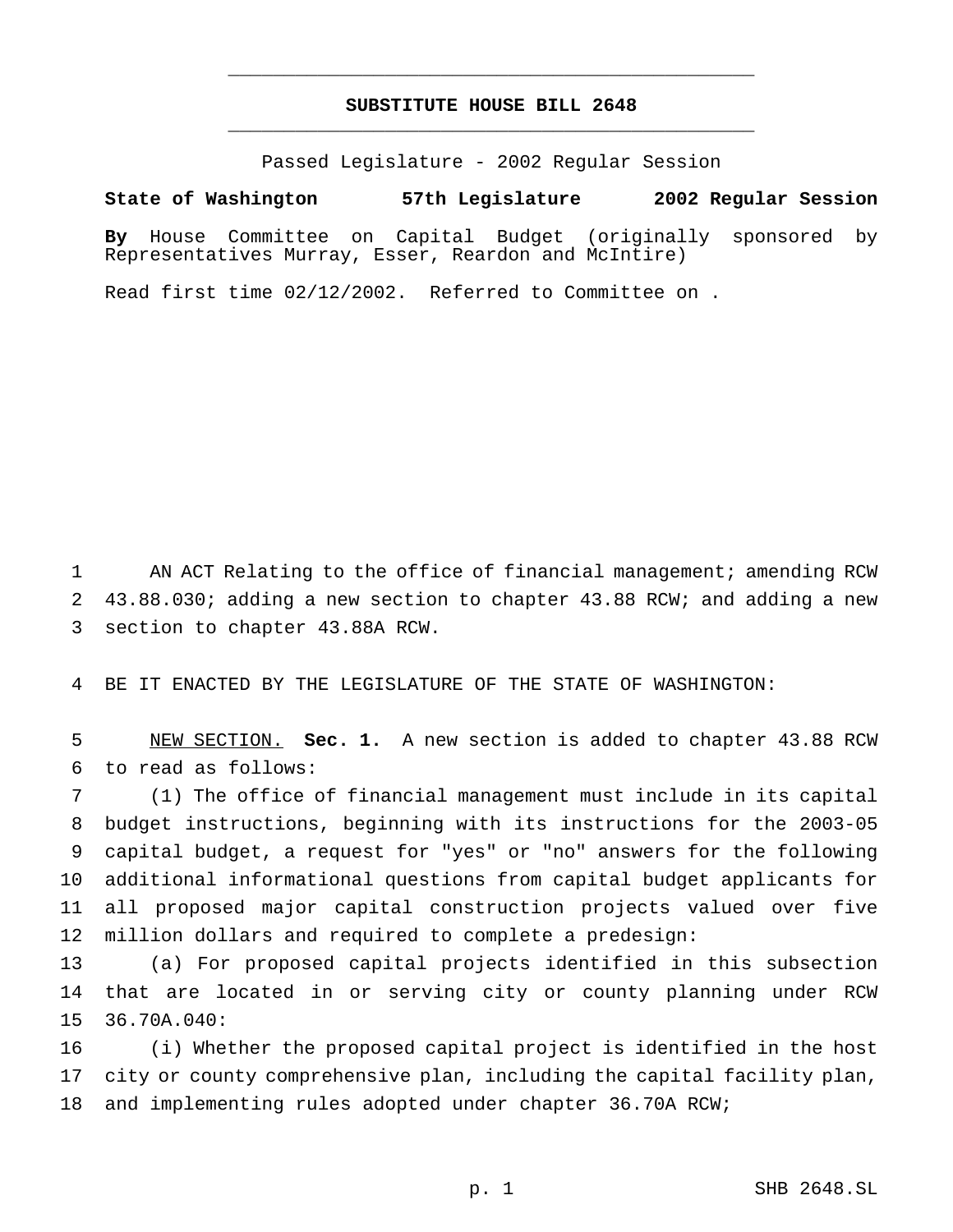(ii) Whether the proposed capital project is located within an adopted urban growth area:

 (A) If at all located within an adopted urban growth area boundary, whether a project facilitates, accommodates, or attracts planned population and employment growth;

 (B) If at all located outside an urban growth area boundary, whether the proposed capital project may create pressures for 8 additional development;

 (b) For proposed capital projects identified in this subsection that are requesting state funding:

 (i) Whether there was regional coordination during project development;

(ii) Whether local and additional funds were leveraged;

 (iii) Whether environmental outcomes and the reduction of adverse environmental impacts were examined.

 (2) For projects subject to subsection (1) of this section, the office of financial management shall request the required information be provided during the predesign process of major capital construction projects to reduce long-term costs and increase process efficiency.

 (3) The office of financial management, in fulfilling its duties under RCW 43.88.030(3) to create a capital budget document, must take into account information gathered under subsections (1) and (2) of this section in an effort to promote state capital facility expenditures that minimize unplanned or uncoordinated infrastructure and development costs, support economic and quality of life benefits for existing communities, and support local government planning efforts.

 (4) The office of community development must provide staff support to the office of financial management and affected capital budget applicants to help collect data required by subsections (1) and (2) of this section.

 \*Sec. 2. RCW 43.88.030 and <sup>2000</sup> 2nd sp.s. <sup>c</sup> <sup>4</sup> <sup>s</sup> <sup>12</sup> are each amended to read as follows:

 (1) The director of financial management shall provide all agencies with <sup>a</sup> complete set of instructions for submitting biennial budget 35 requests to the director at least three months before agency budget documents are due into the office of financial management. The director shall provide agencies and committees that are required under RCW 44.40.070 to develop comprehensive six-year program and financial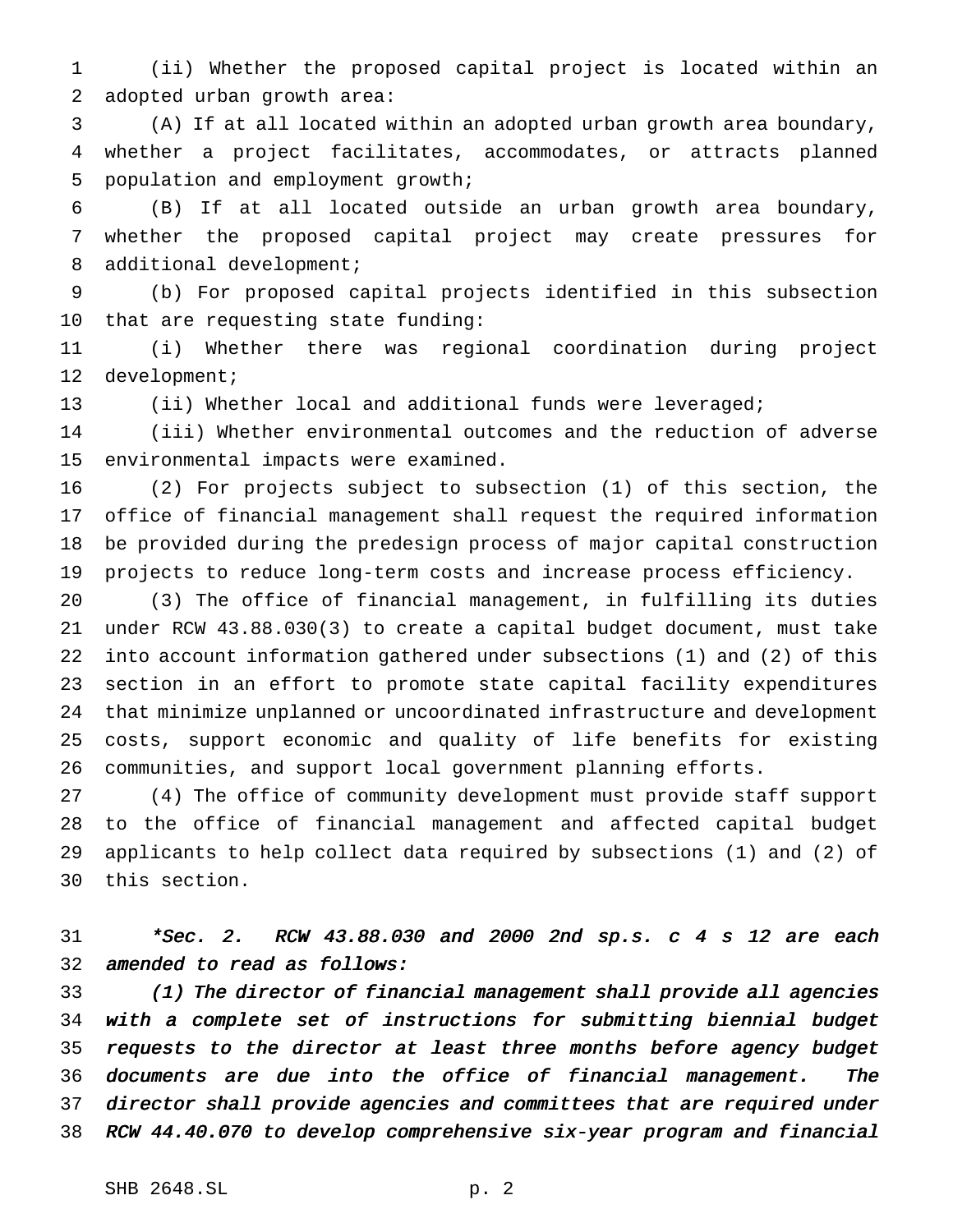plans with <sup>a</sup> complete set of instructions for submitting these program and financial plans at the same time that instructions for submitting other budget requests are provided. The budget document or documents shall consist of the governor's budget message which shall be explanatory of the budget and shall contain an outline of the proposed financial policies of the state for the ensuing fiscal period, as well as an outline of the proposed six-year financial policies where applicable, and shall describe in connection therewith the important features of the budget. The message shall set forth the reasons for salient changes from the previous fiscal period in expenditure and revenue items and shall explain any major changes in financial policy. 12 Attached to the budget message shall be such supporting schedules, exhibits and other explanatory material in respect to both current operations and capital improvements as the governor shall deem to be useful to the legislature. The budget document or documents shall set forth <sup>a</sup> proposal for expenditures in the ensuing fiscal period, or six-17 year period where applicable, based upon the estimated revenues and caseloads as approved by the economic and revenue forecast council and caseload forecast council or upon the estimated revenues and caseloads of the office of financial management for those funds, accounts, sources, and programs for which the forecast councils do not prepare an official forecast, including those revenues anticipated to support the six-year programs and financial plans under RCW 44.40.070. In estimating revenues to support financial plans under RCW 44.40.070, the office of financial management shall rely on information and advice from the transportation revenue forecast council. Revenues shall be 27 estimated for such fiscal period from the source and at the rates existing by law at the time of submission of the budget document, including the supplemental budgets submitted in the even-numbered years of <sup>a</sup> biennium. However, the estimated revenues and caseloads for use in the governor's budget document may be adjusted to reflect budgetary revenue transfers and revenue and caseload estimates dependent upon budgetary assumptions of enrollments, workloads, and caseloads. All adjustments to the approved estimated revenues and caseloads must be set forth in the budget document. The governor may additionally submit, as an appendix to each supplemental, biennial, or six-year agency budget or to the budget document or documents, <sup>a</sup> proposal for expenditures in the ensuing fiscal period from revenue sources derived from proposed changes in existing statutes.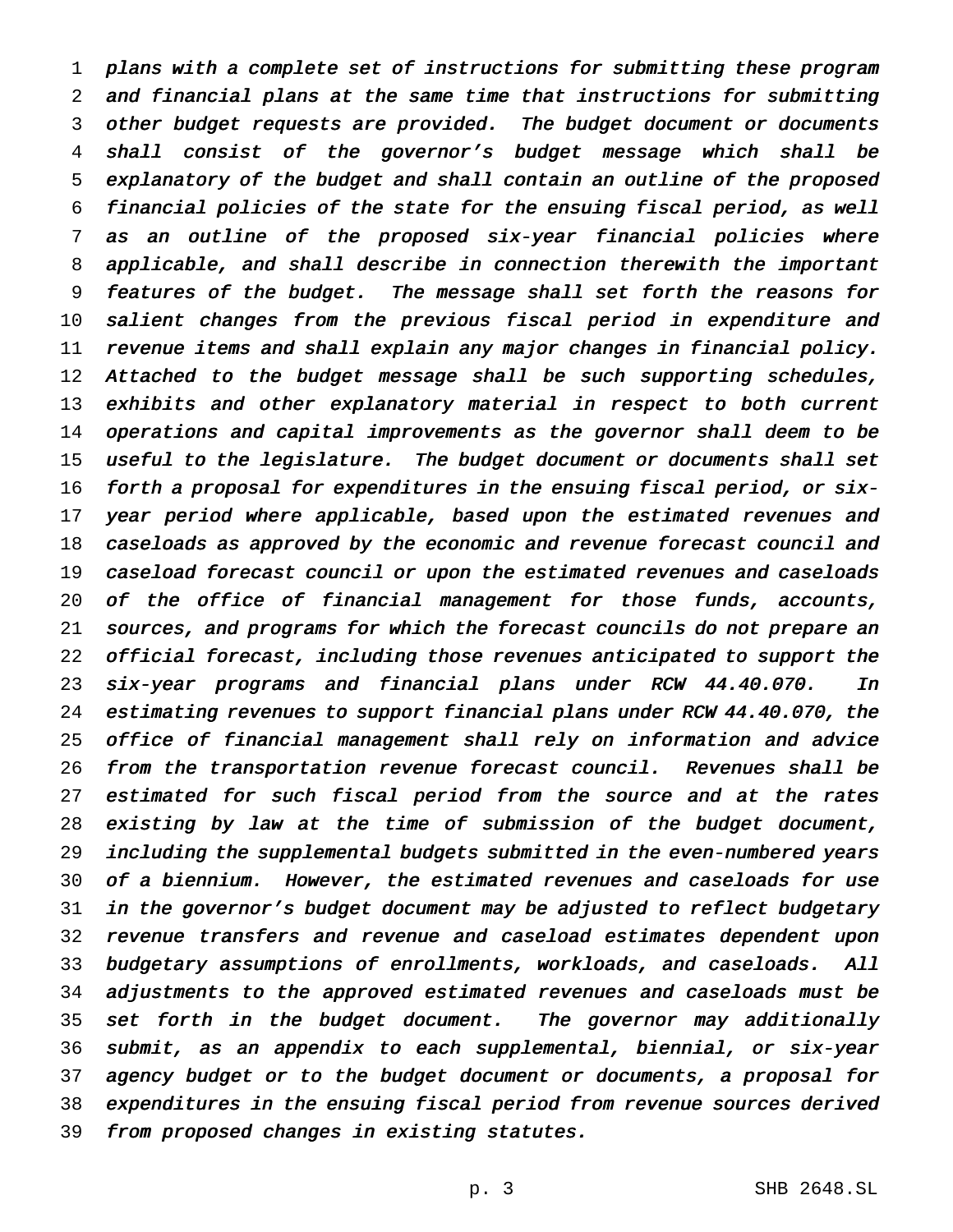Supplemental and biennial documents shall reflect <sup>a</sup> six-year expenditure plan consistent with estimated revenues from existing sources and at existing rates for those agencies required to submit six-year program and financial plans under RCW 44.40.070. Any additional revenue resulting from proposed changes to existing statutes shall be separately identified within the document as well as related expenditures for the six-year period.

8 The budget document or documents shall also contain:

 (a) Revenues classified by fund and source for the immediately past fiscal period, those received or anticipated for the current fiscal period, those anticipated for the ensuing biennium, and those 12 anticipated for the ensuing six-year period to support the six-year 13 programs and financial plans required under RCW 44.40.070;

14 (b) The undesignated fund balance or deficit, by fund;

 (c) Such additional information dealing with expenditures, revenues, workload, performance, and personnel as the legislature may 17 direct by law or concurrent resolution;

18 (d) Such additional information dealing with revenues and expenditures as the governor shall deem pertinent and useful to the legislature;

 (e) Tabulations showing expenditures classified by fund, function, 22 activity, and agency;

 (f) <sup>A</sup> delineation of each agency's activities, including those activities funded from nonbudgeted, nonappropriated sources, including 25 funds maintained outside the state treasury;

 (g) Identification of all proposed direct expenditures to implement the Puget Sound water quality plan under chapter 90.71 RCW, shown by 28 agency and in total; and

 (h) Tabulations showing each postretirement adjustment by retirement system established after fiscal year 1991, to include, but not be limited to, estimated total payments made to the end of the previous biennial period, estimated payments for the present biennium, and estimated payments for the ensuing biennium.

 (2) The budget document or documents shall include detailed estimates of all anticipated revenues applicable to proposed operating or capital expenditures and shall also include all proposed operating or capital expenditures. The total of beginning undesignated fund balance and estimated revenues less working capital and other reserves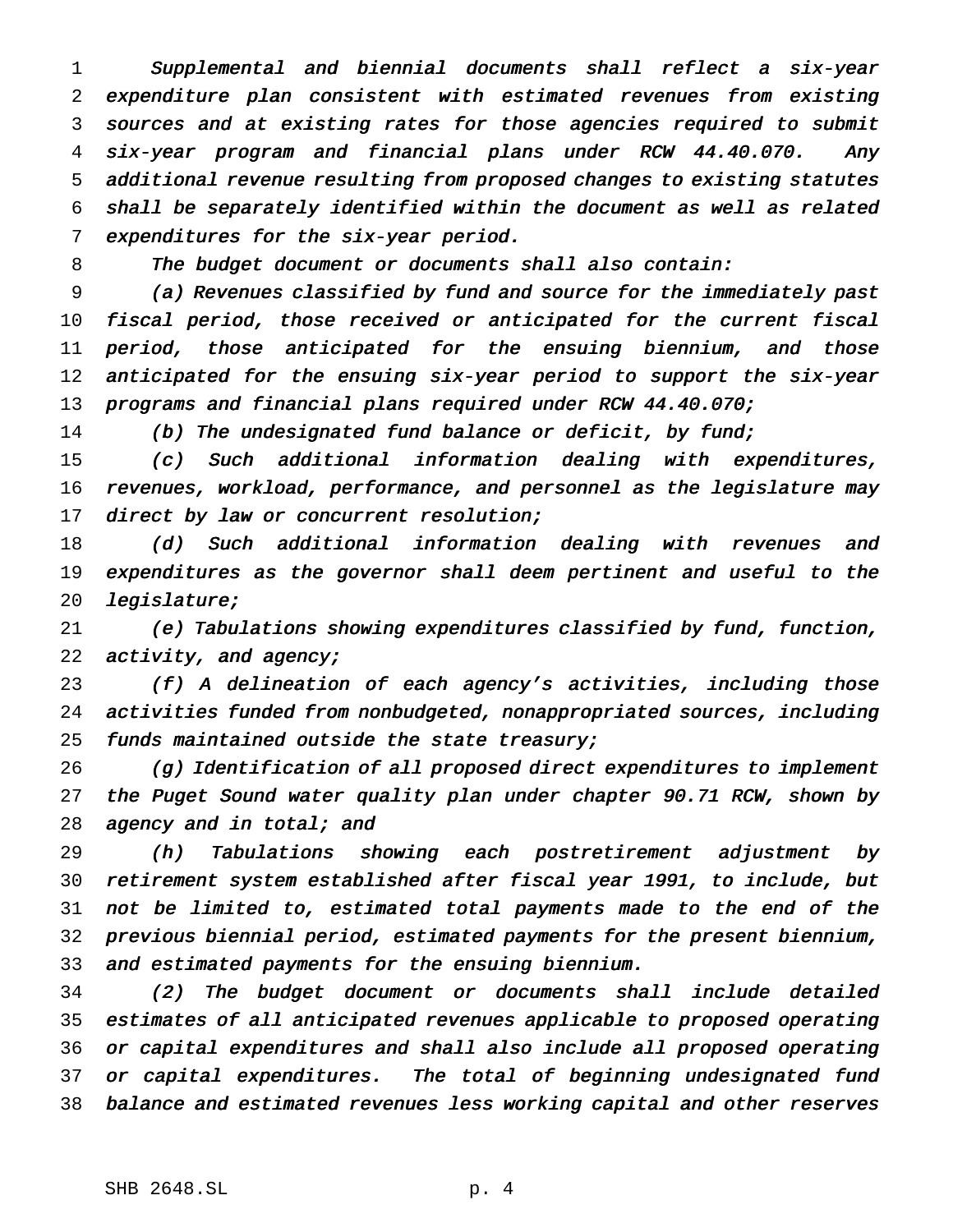shall equal or exceed the total of proposed applicable expenditures. The budget document or documents shall further include:

 (a) Interest, amortization and redemption charges on the state debt;

(b) Payments of all reliefs, judgments, and claims;

(c) Other statutory expenditures;

(d) Expenditures incident to the operation for each agency;

8 (e) Revenues derived from agency operations;

 (f) Expenditures and revenues shall be given in comparative form showing those incurred or received for the immediately past fiscal period and those anticipated for the current biennium and next ensuing biennium, as well as those required to support the six-year programs 13 and financial plans required under RCW 44.40.070;

14 (g) A showing and explanation of amounts of general fund and other funds obligations for debt service and any transfers of moneys that otherwise would have been available for appropriation;

17 (h) Common school expenditures on a fiscal-year basis;

 (i) <sup>A</sup> showing, by agency, of the value and purpose of financing contracts for the lease/purchase or acquisition of personal or real 20 property for the current and ensuing fiscal periods; and

 (j) <sup>A</sup> showing and explanation of anticipated amounts of general fund and other funds required to amortize the unfunded actuarial accrued liability of the retirement system specified under chapter 41.45 RCW, and the contributions to meet such amortization, stated in total dollars and as <sup>a</sup> level percentage of total compensation.

 (3) <sup>A</sup> separate capital budget document or schedule shall be submitted that will contain the following:

 (a) <sup>A</sup> statement setting forth <sup>a</sup> long-range facilities plan for the state that identifies and includes the highest priority needs within 30 affordable spending levels;

 (b) <sup>A</sup> capital program consisting of proposed capital projects for the next biennium and the two biennia succeeding the next biennium consistent with the long-range facilities plan. Insomuch as is practical, and recognizing emergent needs, the capital program shall reflect the priorities, projects, and spending levels proposed in previously submitted capital budget documents in order to provide <sup>a</sup> reliable long-range planning tool for the legislature and state 38 agencies;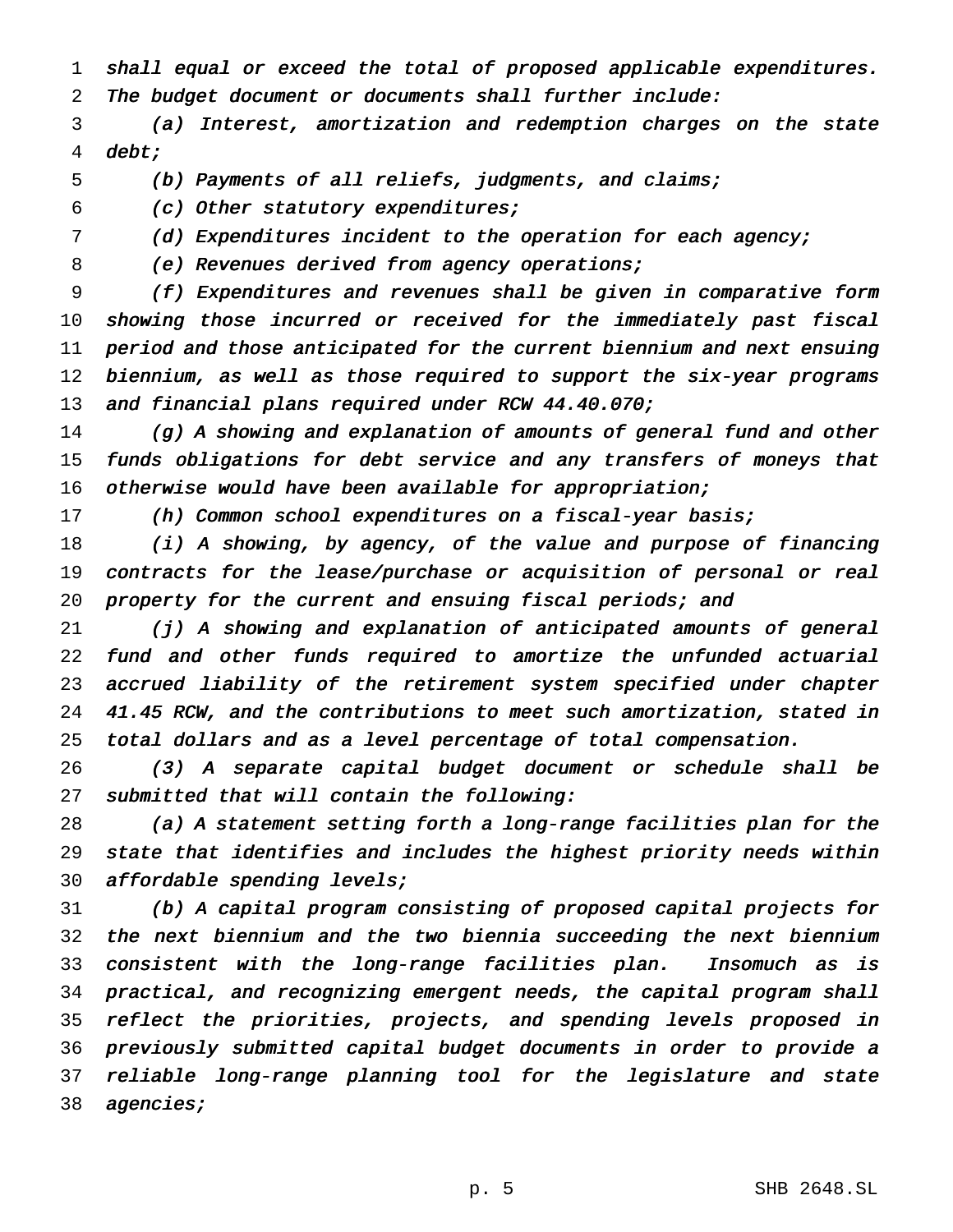(c) <sup>A</sup> capital plan consisting of proposed capital spending for at least four biennia succeeding the next biennium;

 (d) <sup>A</sup> strategic plan for reducing backlogs of maintenance and repair projects. The plan shall include <sup>a</sup> prioritized list of specific facility deficiencies and capital projects to address the deficiencies for each agency, cost estimates for each project, <sup>a</sup> schedule for completing projects over <sup>a</sup> reasonable period of time, and identification of normal maintenance activities to reduce future backlogs;

10 (e) A statement of the reason or purpose for a project;

 (f) Verification that <sup>a</sup> project is consistent with the provisions 12 set forth in chapter 36.70A RCW;

 (g) <sup>A</sup> statement about the proposed site, size, and estimated life 14 of the project, if applicable;

15 (h) Estimated total project cost, including the cost of the raw 16 land, any in lieu of real property taxes, and the cost of development;

 (i) For major projects valued over five million dollars, estimated costs for the following project components: Acquisition, consultant services, construction, equipment, project management, and other costs included as part of the project. Project component costs shall be displayed in <sup>a</sup> standard format defined by the office of financial management to allow comparisons between projects;

 (j) Estimated total project cost for each phase of the project as 24 defined by the office of financial management;

(k) Estimated ensuing biennium costs;

26 (1) Estimated costs beyond the ensuing biennium;

(m) Estimated construction start and completion dates;

28 (n) Source and type of funds proposed;

 (o) Estimated ongoing operating budget costs or savings resulting 30 from the project, including staffing and maintenance costs;

 (p) For any capital appropriation requested for <sup>a</sup> state agency for the acquisition of land or the capital improvement of land in which the primary purpose of the acquisition or improvement is recreation or wildlife habitat conservation, the capital budget document, or an omnibus list of recreation and habitat acquisitions provided with the governor's budget document, shall identify the projected costs of operation and maintenance for at least the two biennia succeeding the next biennium. Omnibus lists of habitat and recreation land acquisitions shall include individual project cost estimates for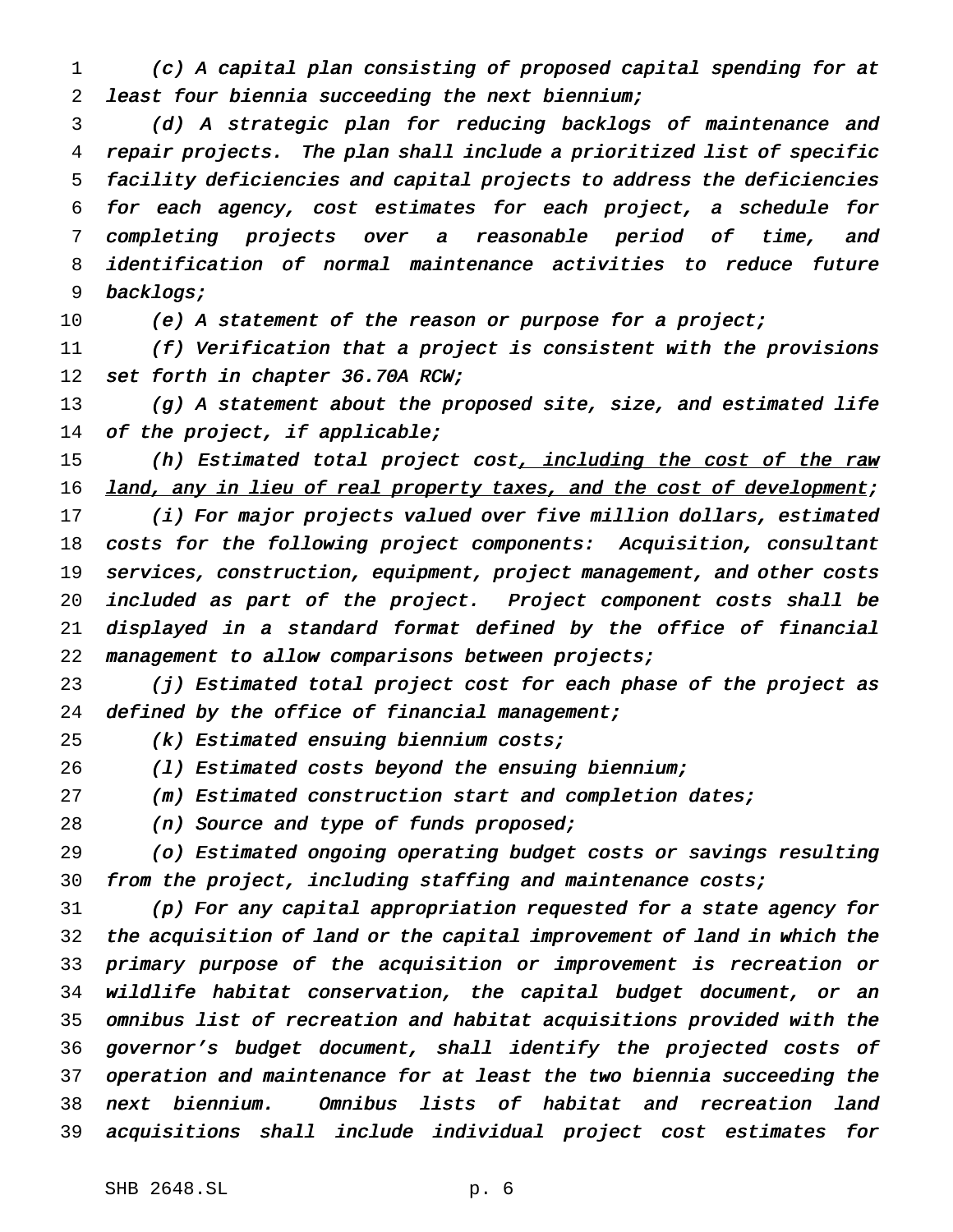operation and maintenance as well as <sup>a</sup> total for all state projects included in the list. The document shall identify the source of funds from which the operation and maintenance costs are proposed to be funded;

 (q) Such other information bearing upon capital projects as the governor deems to be useful;

 (r) Standard terms, including <sup>a</sup> standard and uniform definition of 8 normal maintenance, for all capital projects;

 (s) Such other information as the legislature may direct by law or concurrent resolution.

 For purposes of this subsection (3), the term "capital project" 12 shall be defined subsequent to the analysis, findings, and 13 recommendations of a joint committee comprised of representatives from 14 the house capital appropriations committee, senate ways and means committee, legislative transportation committee, legislative evaluation and accountability program committee, and office of financial 17 management.

 (4) No change affecting the comparability of agency or program information relating to expenditures, revenues, workload, performance and personnel shall be made in the format of any budget document or report presented to the legislature under this section or RCW 43.88.160(1) relative to the format of the budget document or report which was presented to the previous regular session of the legislature during an odd-numbered year without prior legislative concurrence. Prior legislative concurrence shall consist of (a) <sup>a</sup> favorable majority vote on the proposal by the standing committees on ways and means of both houses if the legislature is in session or (b) <sup>a</sup> favorable majority vote on the proposal by members of the legislative evaluation and accountability program committee if the legislature is not in session.

**\*Sec. 2 was vetoed. See message at end of chapter.**

32 \*NEW SECTION. Sec. 3. A new section is added to chapter 43.88A RCW to read as follows:

 Except for transportation projects, trust lands, or purchase or exchange of land by institutions of higher education under RCW 28B.10.016, the legislature must have <sup>a</sup> fiscal note prepared for any purchase or exchange of land authorized in <sup>a</sup> capital budget or by